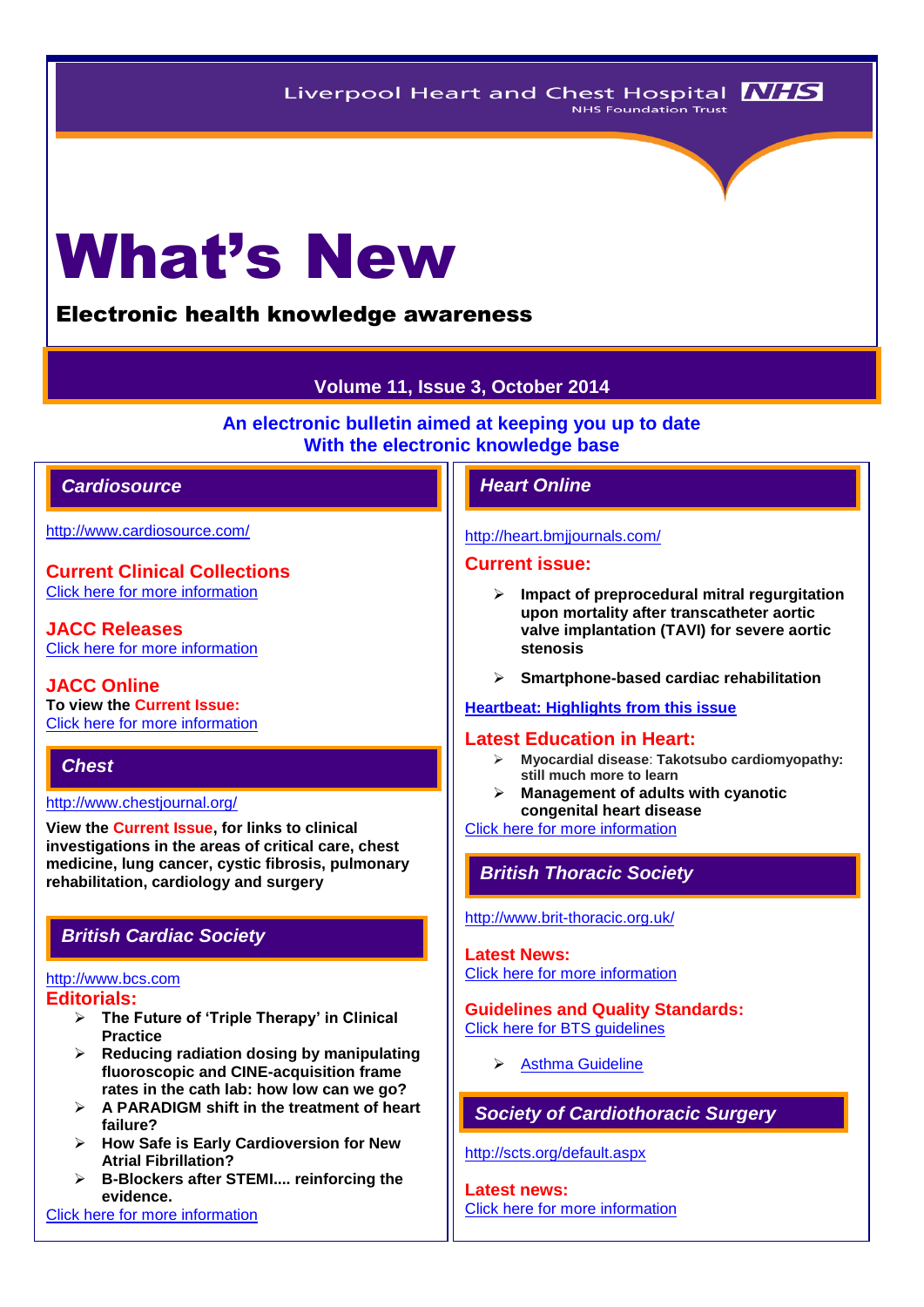## **Volume 11, Issue 3, October 2014**

## *Theheart.org*

#### [www.theheart.org](http://www.theheart.org/)

**Theheart.org** provides information on caring for people with disorders of the heart and circulation, and on preventing such disorders.

**Heart wire news for cardiology and other specialities** [Click here for more information](http://www.medscape.com/cardiology)

*(Please speak to Maureen Horrigan to obtain password)*

## *European Society of Cardiology*

[http://www.escardio.org](http://www.escardio.org/Pages/index.aspx)

#### **News and Press:**

**ACCA Clinical Decision-Making Toolkit**

*In alignment with its mission to improve the quality of care and outcomes of patients with acute cardiovascular diseases, ACCA is developing a Clinical Decision-Making Toolkit which will be a key instrument to help practitioners make the best bedside clinical decisions, when managing patients with acute cardiovascular diseases.*

## **E-Journal of Cardiology Practice:**

- **Bicuspid aortic valve**
- **Drug-eluting balloons for femoro-popliteal artery disease: emerging research**.
- **Determination and management of a PAD patient's need for surgery**
- **Stable primary microvascular angina**

#### [Click here for more information](http://www.escardio.org/communities/councils/ccp/e-journal/Pages/welcome.aspx?hit=homepage)

## **ESC Clinical Practice Guidelines**

 **2014 ESC/ESA Guidelines on non-cardiac surgery: cardiovascular assessment and management**

**Access the full list of guidelines**  [Click here for more information](http://www.escardio.org/guidelines-surveys/esc-guidelines/Pages/GuidelinesList.aspx)

## *Institute for Healthcare Improvement*

#### [www.ihi.org](http://www.ihi.org/)

**IHI News section includes media coverage about the Institute for Healthcare Improvement, and press releases issued by IHI. [IHI news link](http://www.ihi.org/about/news/Pages/default.aspx)**

**Improving Safety by Accentuating the Positive** [This week at IHI News letter](http://www.ihi.org/Documents/ThisWeekatIHI.htm) 

## *Royal College of Nursing*

[http://www.rcn.org.uk](http://www.rcn.org.uk/)

#### **This is Nursing:**

**Workplace equality: at the heart of partnership working**

[Click here for more information](http://thisisnursing.rcn.org.uk/members/)

#### **Nursing headlines**

[Click here for news from around the UK](http://www.rcn.org.uk/newsevents/news)

**Clinical Governance e-bulletin** [Click here for clinical governance updates](http://www.rcn.org.uk/development/practice/clinical_governance/quality_and_safety_e-bulletin/e-bulletin_archive)

*National Institute for Health Research* 

[http://www.nihr.ac.uk](http://www.nihr.ac.uk/)

#### **NIHR latest news**

 **Public give resounding "Yes" to commercial research in the NHS**

[Click here for more information](http://www.nihr.ac.uk/news/Pages/default.aspx)

## *NHS England*

[http://www.england.nhs.uk](http://www.england.nhs.uk/)

#### **NHS News**

- **[Latest news October](http://www.england.nhs.uk/2014/10/)**
- **[Latest News September](http://www.england.nhs.uk/2014/09/)**

## *BMJ*

#### [BMJ evidence-centre](http://plus.mcmaster.ca/EvidenceUpdates/Default.aspx)

**BMJ Evidence Updates** alert you of important new research about the diagnosis, treatment, prognosis, aetiology and economics of medical conditions [Click here to register](http://plus.mcmaster.ca/EvidenceUpdates/Registration.aspx)

# *Department of Health*

## [https://www.gov.uk](https://www.gov.uk/government/organisations/department-of-health)

## **News**

**Ebola virus: UK government response**

[Department of health latest documents](https://www.gov.uk/government/latest?departments%5B%5D=department-of-health)